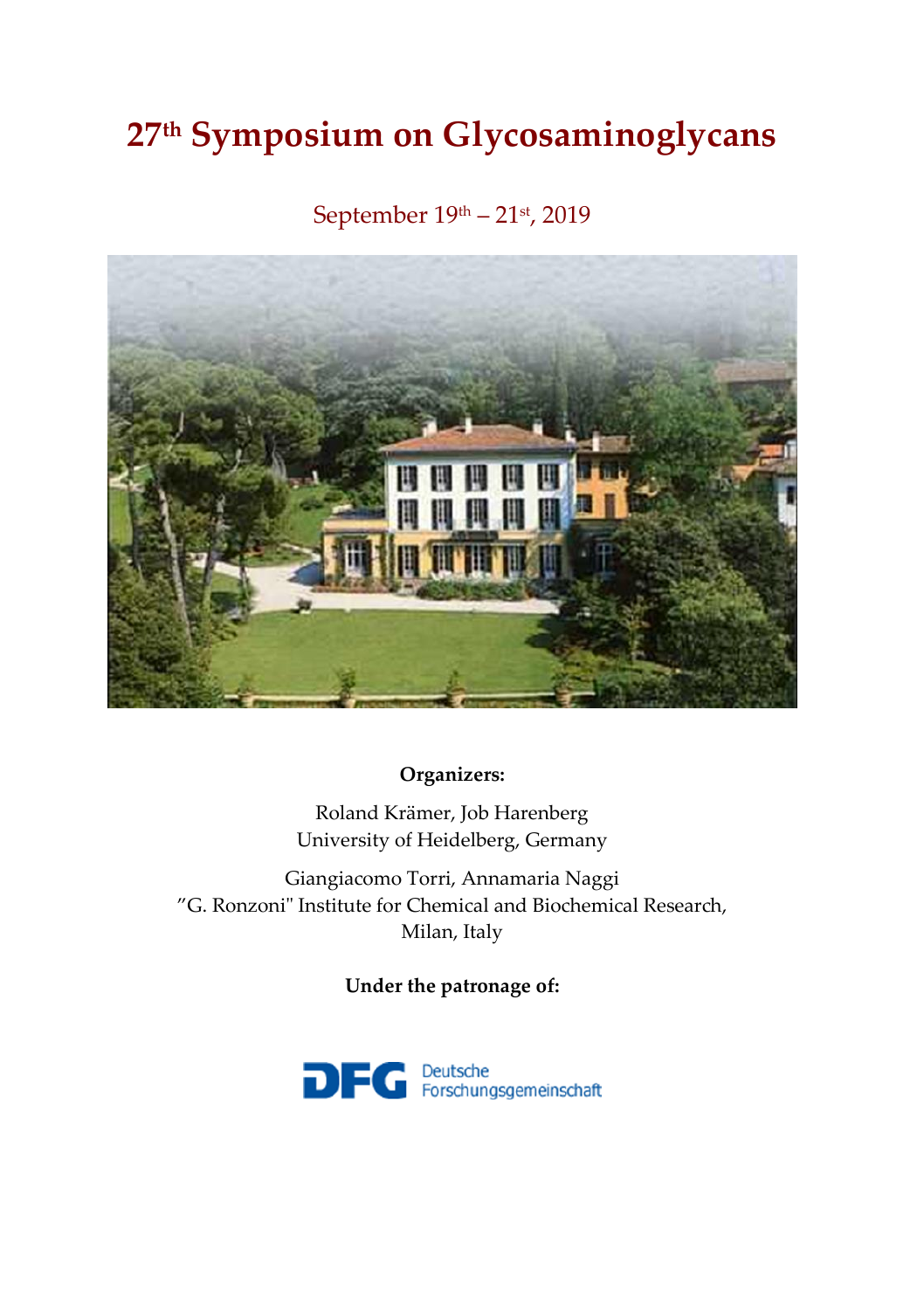#### **Welcome to Villa Vigoni 2019!**

As in the past twenty-six editions, the 27<sup>th</sup> Glycosaminoglycan Symposium will take place in Villa Vigoni (Loveno, Lake Como). Eminent specialists from all over the world are invited to discuss both current and emerging topics of interest in the fields of chemistry, biochemistry, biology, pharmacology, and in the clinical applications of heparin and other glycosaminoglycans. Both basic and applied aspects will be covered and discussed, with around thirty percent of participants being associated with industrial companies. Participation in the symposium (only by invitation) is limited to a maximum of 75 participants.

The subjects of interest include biosynthesis, structural characterization and protein interactions, biological functions and clinical aspects including antiinflammatory and anti-tumor activity. A session dedicated to pharmaceutical and regulatory aspects of heparin and heparin related drugs has also been introduced.

Keynote speakers will outline state-of-the-art, research and advances in each field and present novel results and future perspectives. A sufficient time will be allotted for in-depth discussion. The informal, workshop-like character of the symposium and the pleasant surroundings of the villa traditionally stimulate after-session interactions among participants also.

Job Harenberg Giangiacomo Torri

#### **Scientific board**

Giangiacomo Torri, Job Harenberg, Roland Krämer, Ram Sasisekharan, Annamaria Naggi, Marco Guerrini, Gerd Bendas, Martin Götte.

**Scientific Secretary** Antonella Bisio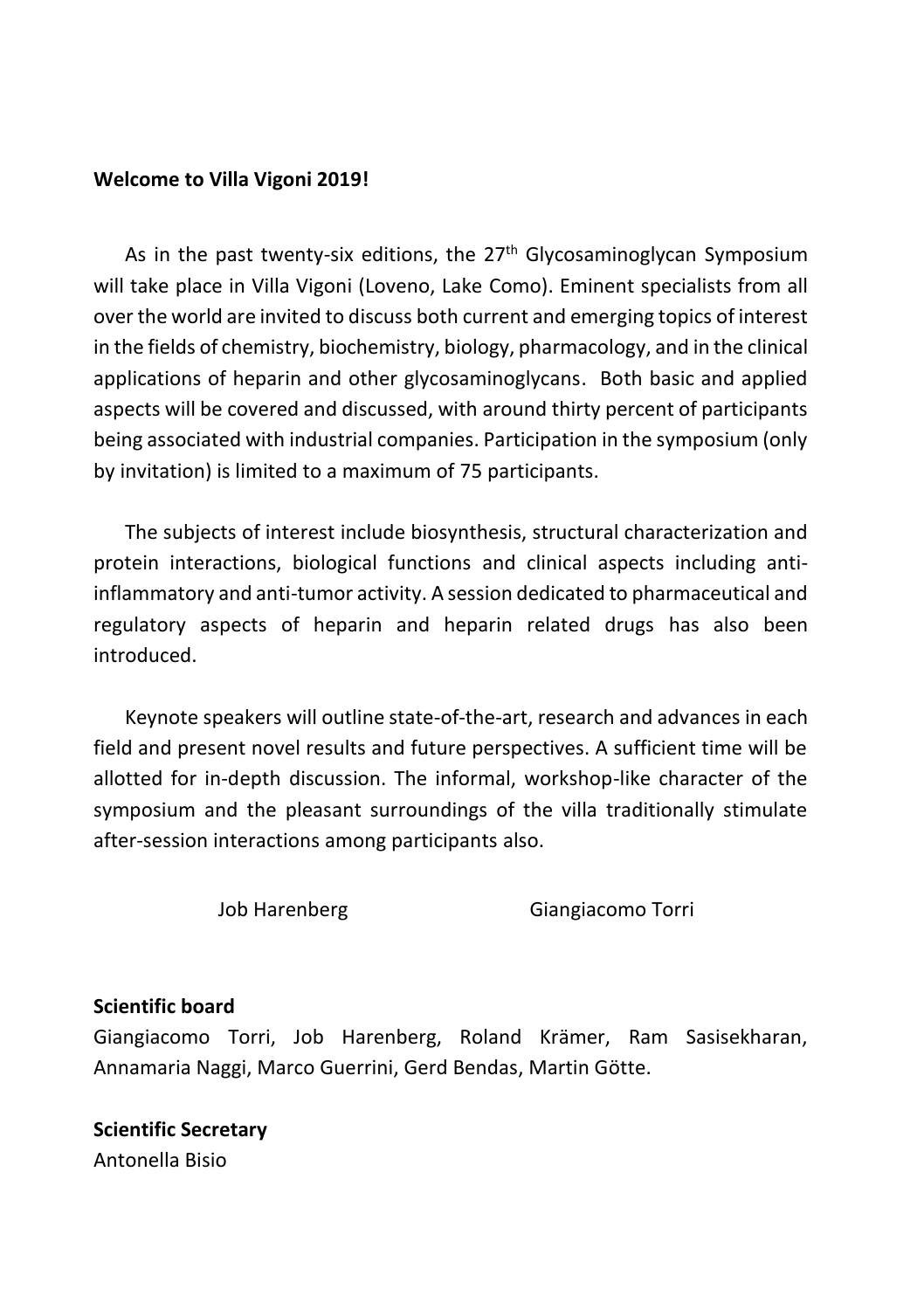## **Thursday, September 19 th 2019**

- 13:00 14.00 **Lunch in Villa Vigoni**
- 14.30 14.40 **Welcome address, Job Harenberg and Giangiacomo Torri**

#### **PROGRESS ON GLYCOSAMINOGLYCAN RESEARCH**

#### Moderator: **Job Harenberg**

- 14.40 15.00 **Jeffrey Esko,** San Diego Genome-wide analysis of heparan sulfate assembly.
- 15.00 15.20 **Denis Barritault,** Créteil How the Regenerating Agents (RGTA), mimetics of heparan sulfate, open a new branch in regenerative medicine: a translational medicine saga from bench to patient.
- 15.20 15.40 **John Whitelock,** Sydney Recent development on bioengineered heparin
- 15.40 16.00 **Jin-ping Li,** Uppsala The importance of Iduronic acid in the biological activities of heparan sulfate.
- 16.00 16.20 **Discussion**
- 16.20 16.40 **Coffee and tea**

#### **PROGRESS ON GLYCOSAMINOGLYCAN RESEARCH**

#### Moderator: **John Gallagher**

- 16.40 17.00 **C.S. Venkatesan,** Hyderabad The synthesis and angiostatic activities of conjugates of curcumin with glycosaminoglycans.
- 17.00- 17.20 **Giangiacomo Torri,** Milan Structural requirements of heparin of different origin for high affinity binding with antithrombin.
- 17.20 17.40 **Walter Jeske,** Chicago Porcine mucosal heparin shortage crisis! What are the options?
- 17.40 18.00 Discussion
- 20.00 **Dinner in Villa Vigoni**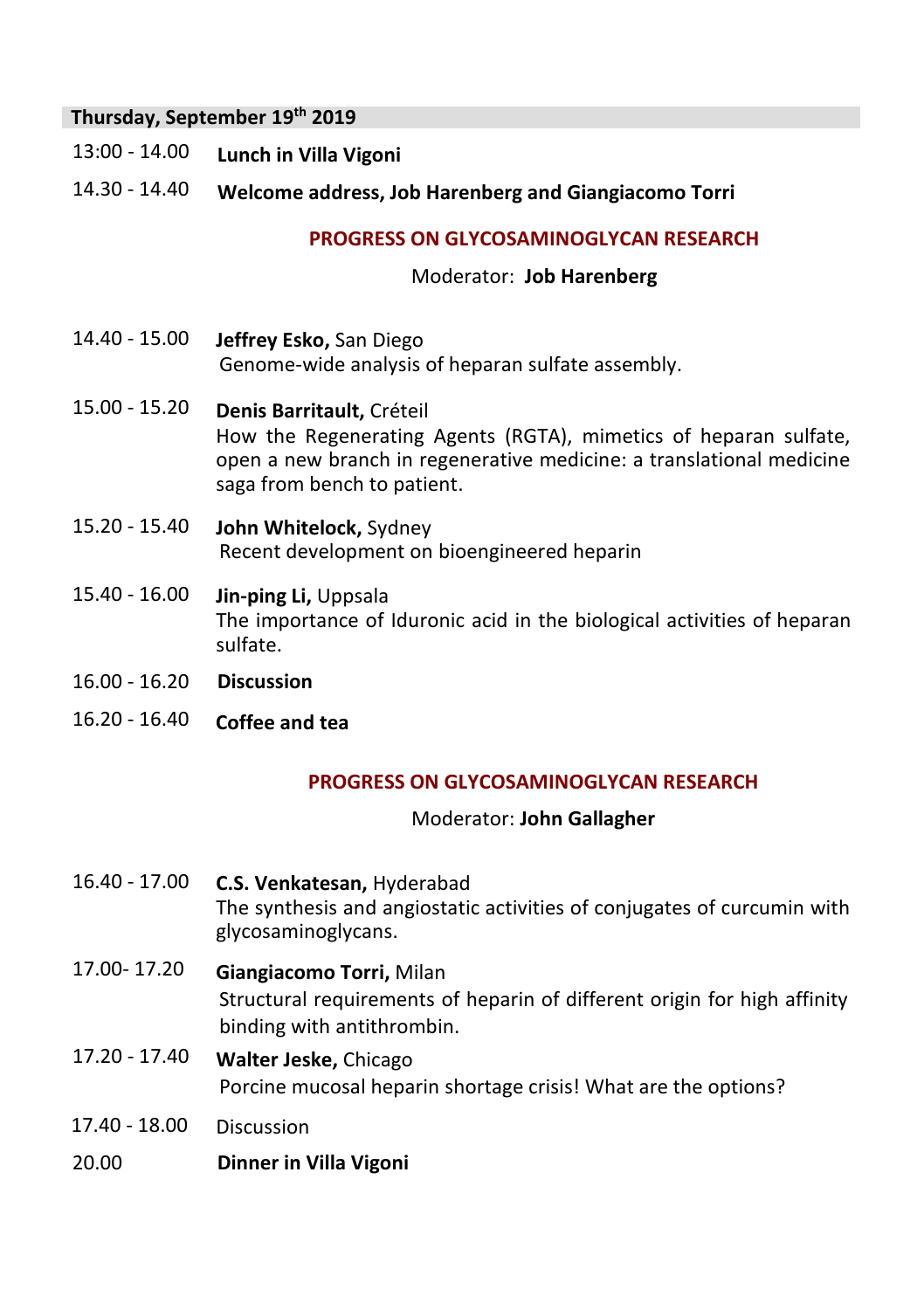#### **PROGRESS ON ANTICOAGULANTS AND ANTITHROMBOTICS**

Moderator: **Axel Stemberger** 

- 9.00 9.20 **Vito Ferro,** Brisbane Heparin mimetics via RAFT polymerization: novel anticoagulants for biomedical applications
- 9.20 9.40 **Job Harenberg**, Heidelberg New rapid, sensitive and specific methods to test for direct oral anticoagulants.
- 9.40 10.00 **Volker Laux,** Wuppertal DIC in sepsis can be attenuated by dual inhibitors of coagulation factors Xa and IIa.
- 10.00 10.20 **Susanne Alban,** Kiel Modulation of contact system by sulfated glycans.
- 10.20 10.40 **Discussion**
- 10.40 11.00 **Coffee and tea**

#### **GLYCOSAMINOGLYCANS: PHARMACEUTICAL AND REGULATORY ASPECTS**

#### Moderator**: Roland Krämer**

- 11.00 11.20 **Walter Jeske,** Chicago The re-introduction of bovine heparin! What are the facts?
- 11.20 11.40 **Elaine Gray,** London A Potency Standard for Bovine Heparin?
- 11.40 12.00 **Carlo Pini**, Rome Role of Official Medicines Control Laboratories (OMCL) in assessing quality of biologicals.
- 12.00 12.20 **Discussion**
- 12.30 13.30 **Lunch in Villa Vigoni**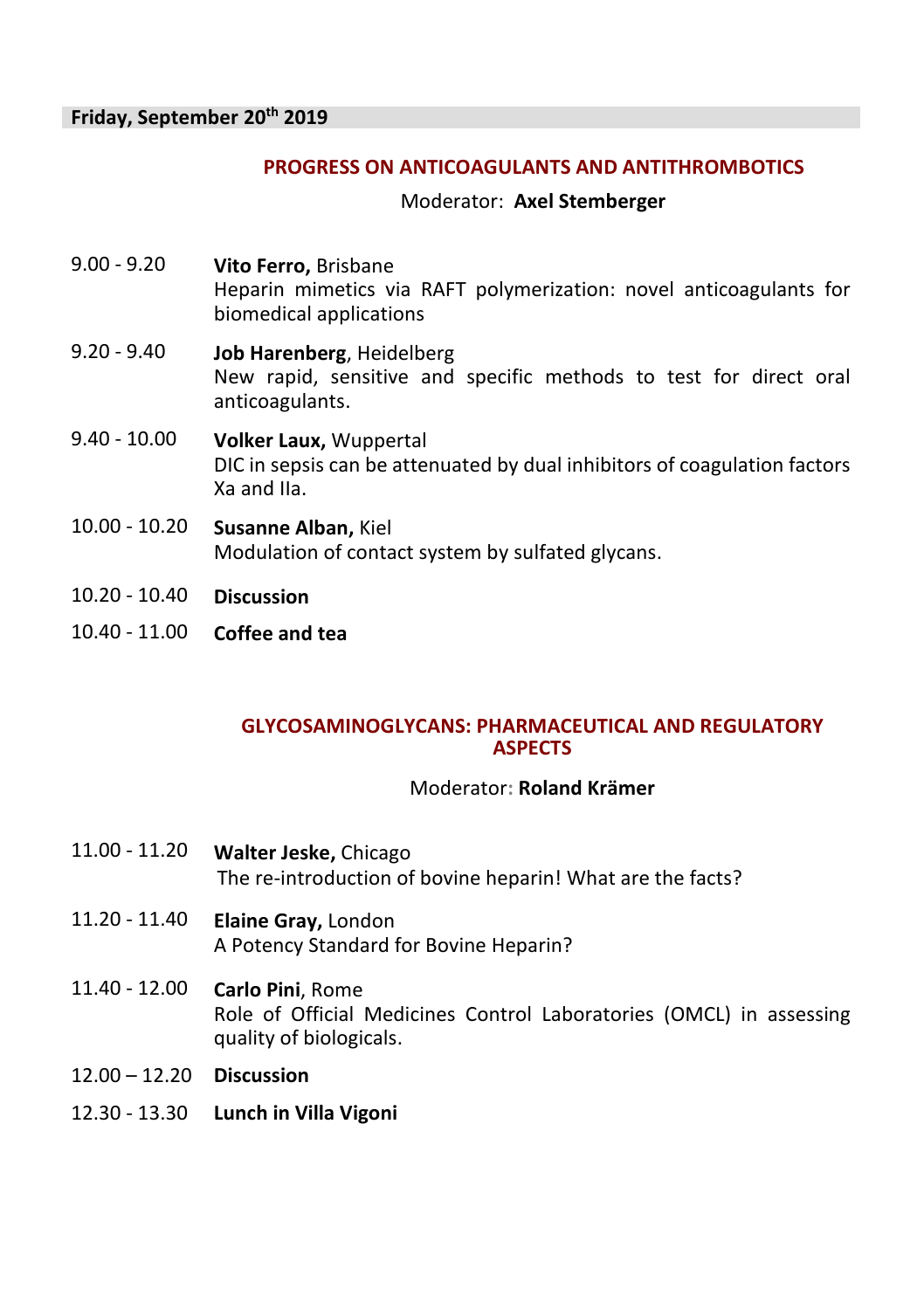#### **HEPARIN AND OTHER GLYCOSAMINOGLYCANS IN MALIGNANCY**

Moderator: **Carl Kirchmaier**

- 14.30 14.50 **Renato V. Iozzo,** Philadelphia Autophagic degradation of HAS2: a novel mechanism to regulate angiogenesis.
- 14.50 15.10 **Israel Vlodavsky,** Haifa Opposing functions of heparanase-1 and heparanase-2 in cancer progression.
- 15.10 15.30 **Gerd Bendas,** Bonn Heparin - A novel perspective and role in immune oncological approaches?
- 15.30 15.50 **Discussion**
- 15.50 16.10 **Coffee and tea**

#### **HEPARIN AND OTHER GLYCOSAMINOGLYCANS IN MALIGNANCY**

#### Moderator: **Götz Nowak**

- 16.10 16.30 **Ariane De Agostini**, Geneve Sulfated glycans modulate HS turnover and biological activities in endometrial carcinoma and in Sanfilippo syndrome.
- 16.30 16.50 **Martin Götte,** Münster The heparan sulfate proteoglycan syndecan-1 is a novel regulator of radiation sensitivity in breast cancer.
- 16.50 17.10 **Discussion**
- 20.00 **Dinner in Villa Vigoni**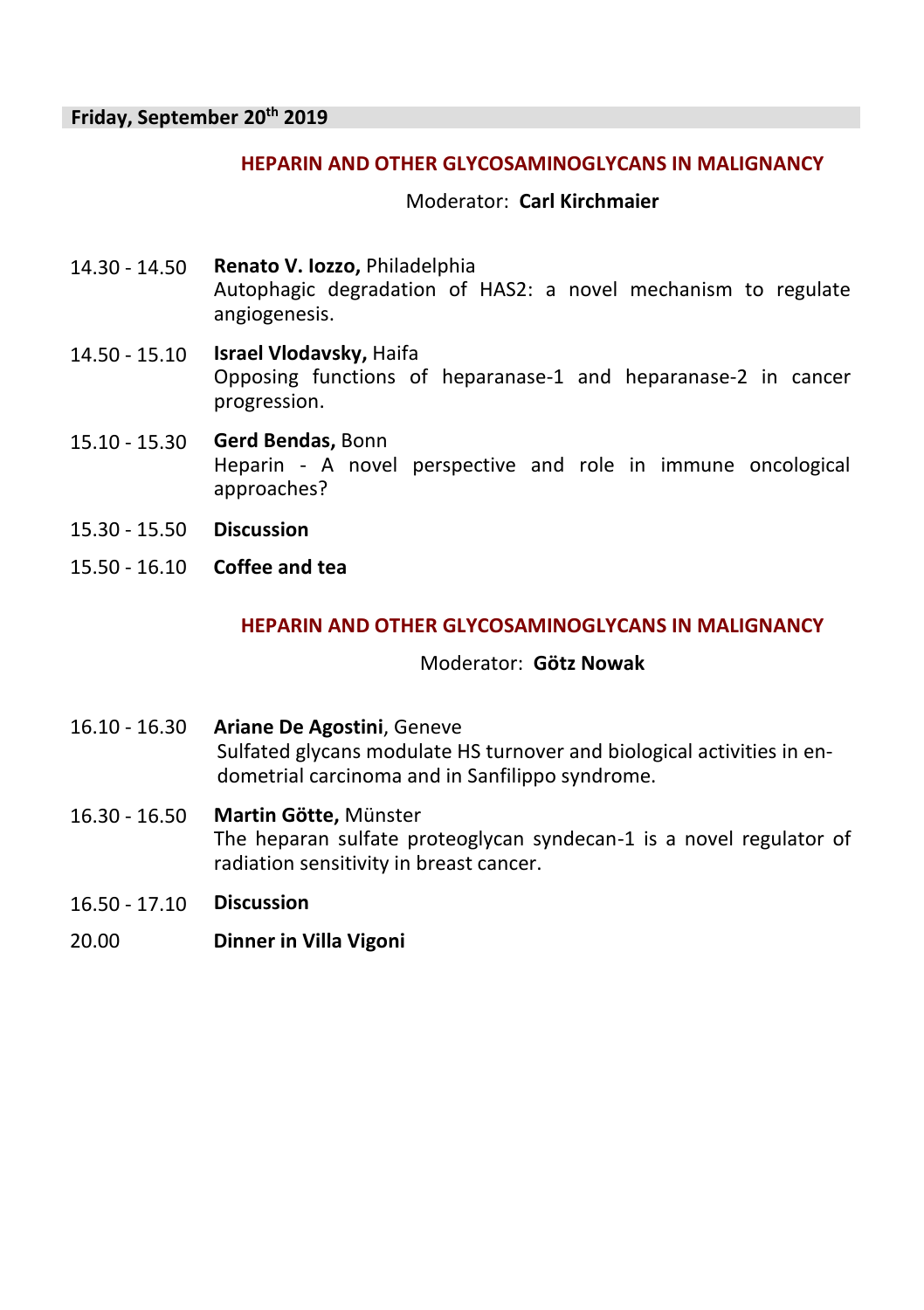#### **GLYCOSAMINOGLYCAN INTERACTIONS**

Moderator: **Marco Guerrini**

- 9.00 9.20 **Marion Kusche-Gullberg,** Bergen Downregulation of *Ext1* reduces FGF-beta 1 expression levels in fibroblasts.
- 9.20 9.40 **Dominique Manikowski,** Münster Electrostatic heparan sulfate interactions constrain the Hedgehog morphogen gradient during development.
- 9.40 10.00 **Chiara Bongio,** Milan GAGs-coated iron oxide nanoparticles for theranostic applications.
- 10.00 10.20 **Discussion**
- 10.20 10.40 **Coffee and tea**

## **NEW ANALYTICAL APPROACHES**

#### Moderator: **Giangiacomo Torri**

- 10.40 11.00 **David Keire,** St. Louis Reduction of bovine spongiform encephalopathy agent infectivity by heparin processing.
- 11.00 11.20 **Elena Urso**, Milan Heparanase-based strategy for detecting structural peculiarities of heparin-like oligosaccharides.

## 11.20 - 11.40 **Barbara Mulloy,** London Molecular weights of LMW heparin products: how have we measured them in the past and how will we measure them in the future?

- 11.40 12.00 **Discussion**
- 12.00 12.10 **Closing remarks: G. Torri and J. Harenberg**
- 12.30 13.30 **Lunch in Villa Vigoni**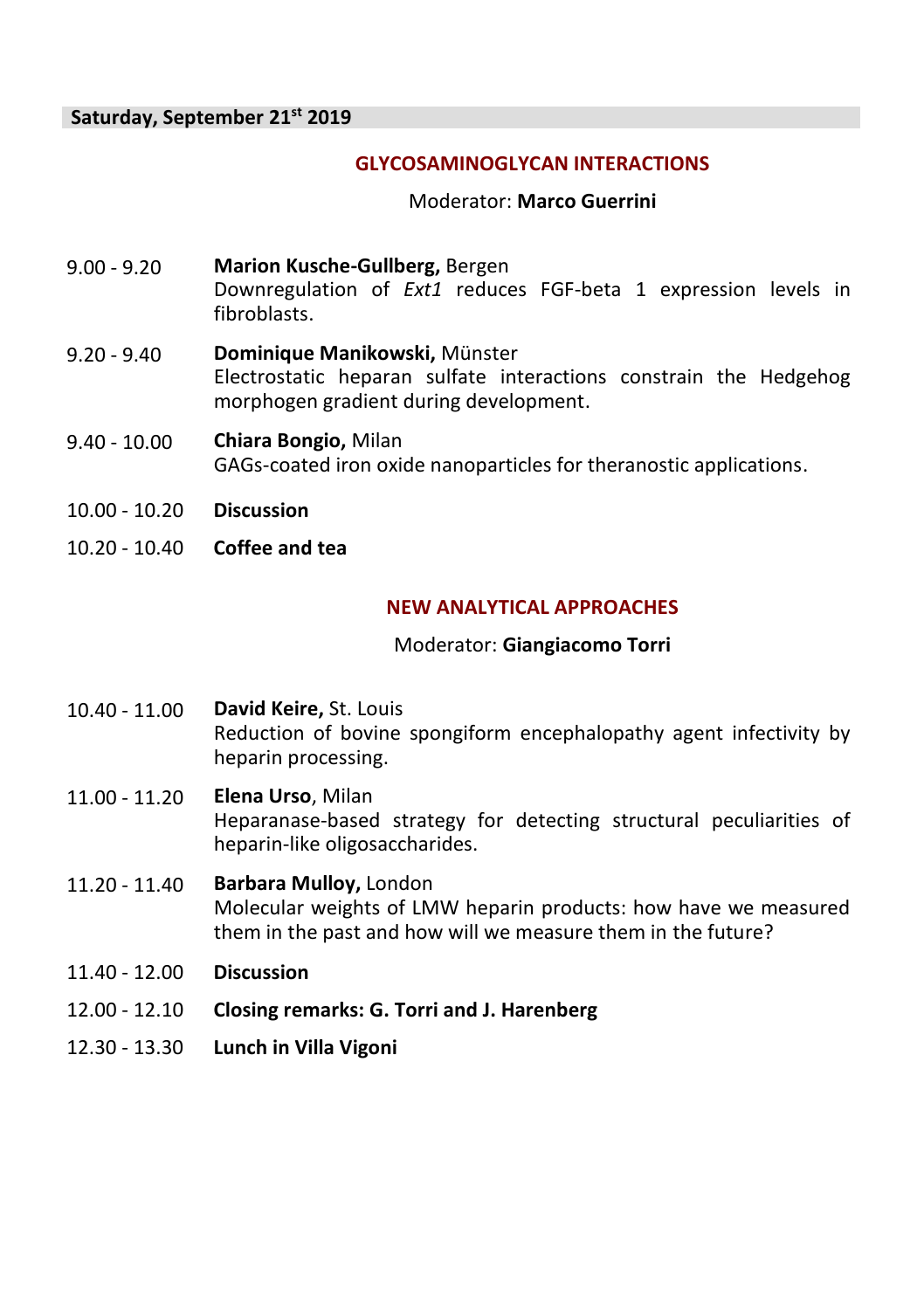#### **Location of the Symposium**

"Villa Vigoni e.V." Tel.: +39-0344/361232 Via Giulio Vigoni 1 **Fax: +39-0344/361247**<br>
Loveno di Menaggio **Faxilia E-mail:** reception@villa

**Organisers**

Dr. G. Torri & Dr. A Naggi Prof. em. Dr. med. J. Harenberg Prof. R. Krämer e Biochimiche "G. Ronzoni" University of Heidelberg<br>Via G. Colombo. 81 Maybachstrasse 14

Loveno di Menaggio <br>
1-22017 Menaggio (Como) di Reference internet: www.villavigoni.eu Internet[: www.villavigoni.eu](http://www.villavigoni.ieu/)

Istituto di Ricerche Chimiche Medical Faculty Mannheim Inst of Inorganic Chemistry<br>
e Biochimiche "G. Ronzoni" University of Heidelberg Ruprecht-Karls I-20133 Milano D-68169 Mannheim Im Neuenheimer Feld 270 Italy Germany 69120 Heidelberg Tel: +49/621-3839623 Germany<br>Fax: +49/621-3839622 Tel: +49 ( Fax: +39/02-70641634 Fax: +49/621-3839622 Tel: +49 (0)6221-548438

University of Heidelberg Fax: +49 (0)6221-548599

E-mail: <u>torri@ronzoni.it</u> E-mail[: job.harenberg@medma.uni-heidelberg.de](mailto:job.harenberg@medma.uni-heidelberg.de)<br>
E-mail: harenberg-i@t-online.de [naggi@ronzoni.it](mailto:naggi@ronzoni.it) E-mail[: harenberg-j@t-online.de](mailto:harenberg-j@t-online.de)<br>Internet: www.ronzoni.it E-mail: Roland.Kraemer@urz.uni E-mail[: Roland.Kraemer@urz.uni-heidelberg.de](mailto:Roland.Kraemer@urz.uni-heidelberg.de)

#### **Scientific Secretary**

Dr. Antonella Bisio Tel: +39/02-70641630<br>Istituto di Ricerche Chimiche e Biochimiche "G. Ronzoni" Fax: +39/02-70641634 Istituto di Ricerche Chimiche e Biochimiche "G. Ronzoni" Via G. Colombo, 81 **E-mail:** bisio@ronzoni.it I-20133 Milano Italy

#### **Sponsors**

Bioiberica, S.A., Barcelona, Spain Carmeda AB, Uppsala, Sweden Chemi, Milan, Italy Deutsche Forschungsgemeinschaft, Bonn, Germany Iduron Ltd, Alderly Edge, Cheshire, UK Laboratori Derivati Organici (LDO), Trino Vercellese (VC), Italy Opocrin SpA, Corlo di Formigine (MO), Italy Scientific Protein Laboratories LLC, Waunakee (WI), USA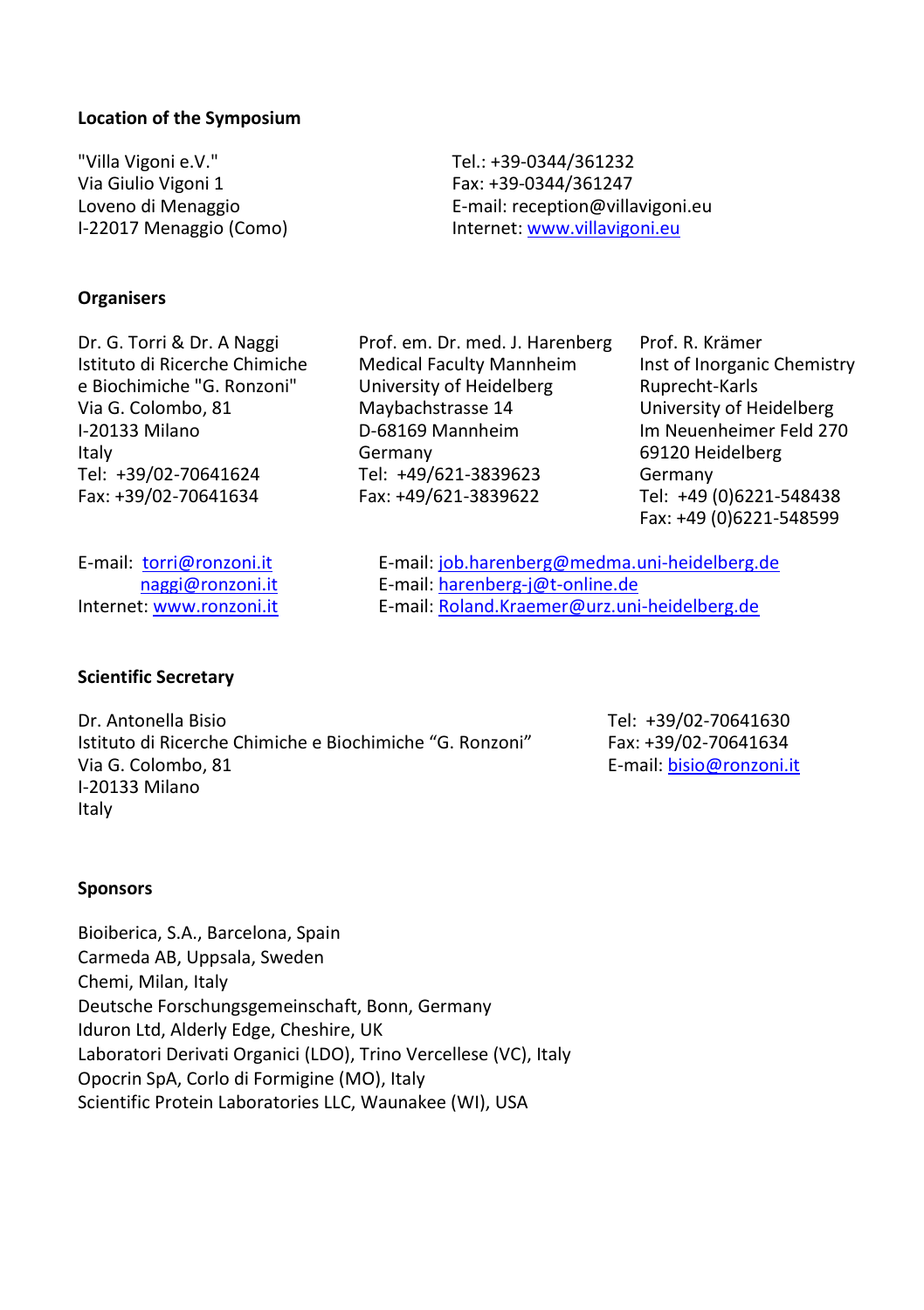#### **Participants**

| Carlos R. ALÁEZ VERSÓN                     | Bioiberica, Barcelona, Spain                      | cralaez@bioiberica.com                    |
|--------------------------------------------|---------------------------------------------------|-------------------------------------------|
| Susanne ALBAN                              | Univ. of Kiel, Germany                            | salban@pharmazie.uni-kiel.de              |
| Michela ASPERTI                            | Univ. of Brescia, Italy                           | michela.asperti@unibs.it                  |
| <b>Denis BARRITAULT</b>                    | Univ. of Paris Est Créteil, Paris, France         | denis.barritault@otr3.com                 |
| Gerd BENDAS                                | Univ. of Bonn, Germany                            | gbendas@uni-bonn.de                       |
| Donata BENSI                               | LDO, Trino Vercellese (VC), Italy                 | donata.bensi@ldospa.it                    |
| Fanny BERNADET                             | Bioiberica, Barcelona, Spain                      | fbernadet@bioiberica.com                  |
| Sabrina BERTINI                            | Ronzoni Institute, Milan, Italy                   | bertini@ronzoni.it                        |
| Antonella BISIO                            | Ronzoni Institute, Milan, Italy                   | bisio@ronzoni.it                          |
| Giovanni BOCCARDI                          | Ronzoni Institute, Milan, Italy                   | giovanni.boccardi2@gmail.com              |
| Chiara BONGIO                              | Polytechnic of Milan, Italy                       | chiara.bongio@polimi.it                   |
| Piero BRUSCHI                              | Biofer SpA, Medolla (MO), Italy                   | piero.bruschi@bioferspa.com               |
| Ariane DE AGOSTINI                         | Geneva Univ. Hospital, Switzerland                | Ariane.Deagostini@unige.ch                |
| Lorenzo DE FERRA                           | Chemi SpA, Patrica (FR), Italy                    | L.DEFERRA@chemi.com                       |
| Andrea DENARDO                             | Univ. of Brescia, Italy                           | a.denardo@unibs.it                        |
| Giorgio EISELE                             | C.A.T. Ronzoni, Milan, Italy                      | eisele@cat-ronzoni.it                     |
| Stefano ELLI                               | Ronzoni Institute, Milan, Italy                   | elli@ronzoni.it                           |
| Jeffrey ESKO                               | Univ. of California, San Diego, USA               | jesko@ucsd.edu                            |
| Vito FERRO                                 | Univ. of Queensland, Brisbane, Australia          | v.ferro@uq.edu.au                         |
| Pascal GABARD                              | Aspen Pharma, Notre-Dame-de-Bondeville,<br>France | pgabard@fr.aspenpharma.com                |
| Vincenzo GAETA                             | LDO, Trino Vercellese (VC), Italy                 | vincenzo.gaeta@ldospa.it                  |
| John GALLAGHER                             | Univ. of Manchester, UK                           | john@iduron.co.uk                         |
| Cristina GARDINI                           | C.A.T. Ronzoni, Milan, Italy                      | gardini@cat-ronzoni.it                    |
| Christian GORZELANNY                       | Univ. Medical Center, Hamburg, Germany            | c.gorzelanny@uke.de                       |
| Martin GÖTTE                               | Univ. of Münster, Germany                         | martingotte@uni-muenster.de               |
| Andrew GOY                                 | JSC Farmak, Kiev, Ukraine                         | a.goy@farmak.ua                           |
| Elaine GRAY                                | NIBSC, London, UK                                 | Elaine.Gray@nibsc.org                     |
| Andressa GRECCO FRANCO<br><b>SIMONAGIO</b> | Eurofarma, Itapevi, SP, Brasil                    | Andressa.Franco@eurofarma.co              |
| Kay GROBE                                  | Univ. of Münster, Germany                         | kgrobe@uni-muenster.de                    |
| <b>Marco GUERRINI</b>                      | Ronzoni Institute, Milan, Italy                   | guerrini@ronzoni.it                       |
| <b>Job HARENBERG</b>                       | Univ. of Heidelberg, Germany                      | Job.Harenberg@medma.uni-<br>heidelberg.de |
| Linda HE                                   | Yino Pharma Ltd, Chongqing                        | info@yinopharma.com                       |
| John HOGWOOD                               | NIBSC, London, UK                                 | John.Hogwood@nibsc.org                    |
| Renato V. IOZZO                            | Jefferson Univ., Philadelphia, USA                | Renato.lozzo@jefferson.edu                |
|                                            |                                                   |                                           |

essa. Franco@eurofarma.com.br be@uni-muenster.de rini@ronzoni.it Harenberg@medma.unielberg.de **Q**yinopharma.com Hogwood@nibsc.org  $R$ ito.lozzo@jefferson.edu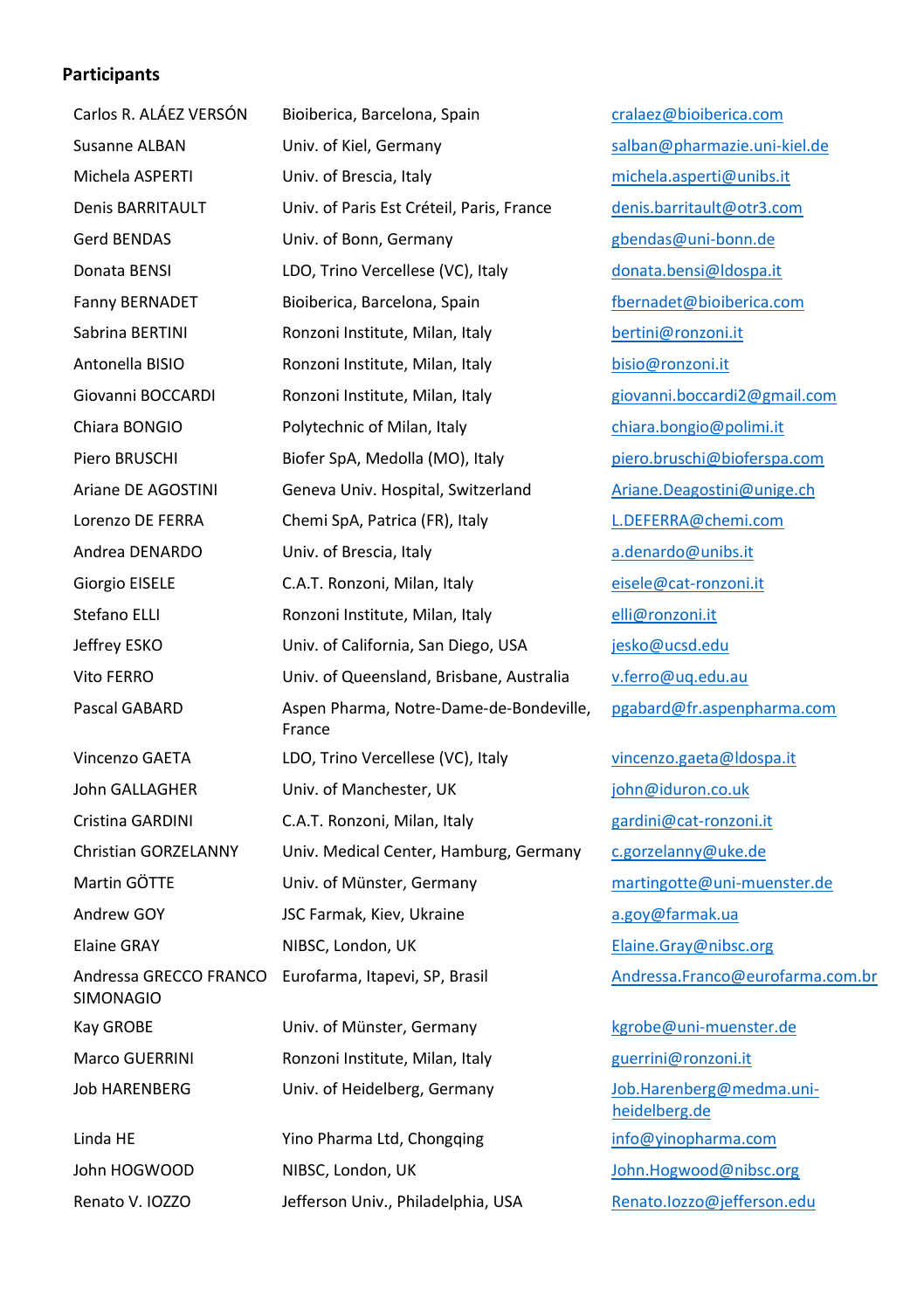Yan WANG Scientific Protein Lab. LLC [wangy@splpharma.com](mailto:wangy@splpharma.com) Yuanyuan WANG Univ. of Heidelberg and Univ. Medical

John WHITELOCK Univ. of New South Wales, Sydney,

Walter JESKE Loyola Univ., Chicago (IL), USA [wjeske@luc.edu](mailto:wjeske@luc.edu) David KEIRE FDA, St. Louis, MO, USA [David.Keire@fda.hhs.gov](mailto:David.Keire@fda.hhs.gov) Carl KIRCHMAIER Deutsche Klinik für Diagnostik, Wiesbaden, Germany Roland KRÄMER **Univ.** of Heidelberg, Germany kraemer@aci.uni-heidelberg.de Marion KUSCHE-GULLBERG Univ. of Bergen, Bergen, Norway marion.kusche@uib.no Volker LAUX Bayer Pharma AG. Wuppertal, Germany [volker.laux@bayer.com](mailto:volker.laux@bayer.com) Jin-ping LI **State Lines Controller Univ. of Uppsala, Sweden** Jin-ping.Li@imbim.uu.se Martinique MADACH Extrasul, São Paulo, Brasil martinique.madach@adeste.com.br Dominique MANIKOWSKI Univ. of Münster, Germany [d.manikowski@uni-muenster.de](mailto:d.manikowski@uni-muenster.de) Victor MARGITICH JSC Farmak, Kiev, Ukraine [v.margitich@farmak.ua](mailto:v.margitich@farmak.ua) Lucio MAURI **Ronzoni Institute, Milan, Italy** [mauri@ronzoni.it](mailto:mauri@ronzoni.it) Stefania MORANDI Biofer SpA, Medolla (MO), Italy [stefania.morandi@bioferspa.com](mailto:stefania.morandi@bioferspa.com) Pierre MOURIER Sanofi, Vitry sur Seine, France [Pierre.Mourier@sanofi.com](mailto:Pierre.Mourier@sanofi.com) Barbara MULLOY **Imperial College, London, UK** [b.mulloy@imperial.ac.uk](mailto:b.mulloy@imperial.ac.uk) Hien M. NGUYEN Wayne State Univ. Detroit (MI), USA [hmnguyen@wayne.edu](mailto:hmnguyen@wayne.edu) Götz NOWAK Univ. Hospital of Jena, Germany [nowakgoetz@hotmail.com](mailto:nowakgoetz@hotmail.com) Maurice PETITOU Ronzoni Institute, Milan, Italy [maurice.petitou@wanadoo.fr](mailto:maurice.petitou@wanadoo.fr) Dagmar PIKAS Carmeda AB, Upplands Väsby, Sweden [Dagmar.Pikas@carmeda.se](mailto:Dagmar.Pikas@carmeda.se) Carlo PINI ist. Superiore di Sanità, Rome, Italy [carlo.pini@iss.it](mailto:carlo.pini@iss.it) Massimo PRANDI Opocrin SpA, Corlo di Formigine (MO), Italy [info@opocrin.it](mailto:info@opocrin.it) Svenia SCHWARZ Univ. of Bonn, Germany svenia.schwarz@uni-bonn.de Axel STEMBERGER Inst. of Experim. Surgery, Munich, Germany [axel.stemberger@lrz.tu-](mailto:axel.stemberger@lrz.tu-muenchen.de)Stefania TIDDIA Opocrin SpA, Corlo di Formigine (MO), Italy [s.tiddia@opocrin.it](mailto:s.tiddia@opocrin.it) Giangiacomo TORRI Ronzoni Institute, Milan, Italy [torri@ronzoni.it](mailto:torri@ronzoni.it) Alessandra TUCCITTO Neopharmed Gentili SpA, Milan, Italy [a.tuccitto@neogen.it](mailto:a.tuccitto@neogen.it) Elena URSO Ronzoni Institute, Milan, Italy [urso@ronzoni.it](mailto:urso@ronzoni.it) C.S. VENKATESAN Gland Pharma, Hyderabad, India [venkatesan@glandpharma.com](mailto:venkatesan@glandpharma.com) Noemi VERALDI Geneva Univ. Hospital, Switzerland [noemi.veraldi@gmail.com](mailto:noemi.veraldi@gmail.com) Christian VISKOV Aspen Pharma, Notre-Dame-de-Bondeville, France Elena VISMARA Polytechnic of Milan, Italy [elena.vismara@polimi.it](mailto:elena.vismara@polimi.it)

Center, Hamburg, Germany

Australia

[carl.Kirchmaier@t-online.de](mailto:carl.Kirchmaier@t-online.de) [muenchen.de](mailto:axel.stemberger@lrz.tu-muenchen.de) [cviskov@fr.aspenpharma.com](mailto:cviskov@fr.aspenpharma.com) Israel VLODAVSKY Technion, Haifa, Israel [vlodavsk@mail.huji.ac.il](mailto:vlodavsk@mail.huji.ac.il)

> [yuanyuan.wang@medma.uni](mailto:yuanyuan.wang@medma.uni-heidelberg.de)[heidelberg.de](mailto:yuanyuan.wang@medma.uni-heidelberg.de) [j.whitelock@unsw.edu.au](mailto:j.whitelock@unsw.edu.au)